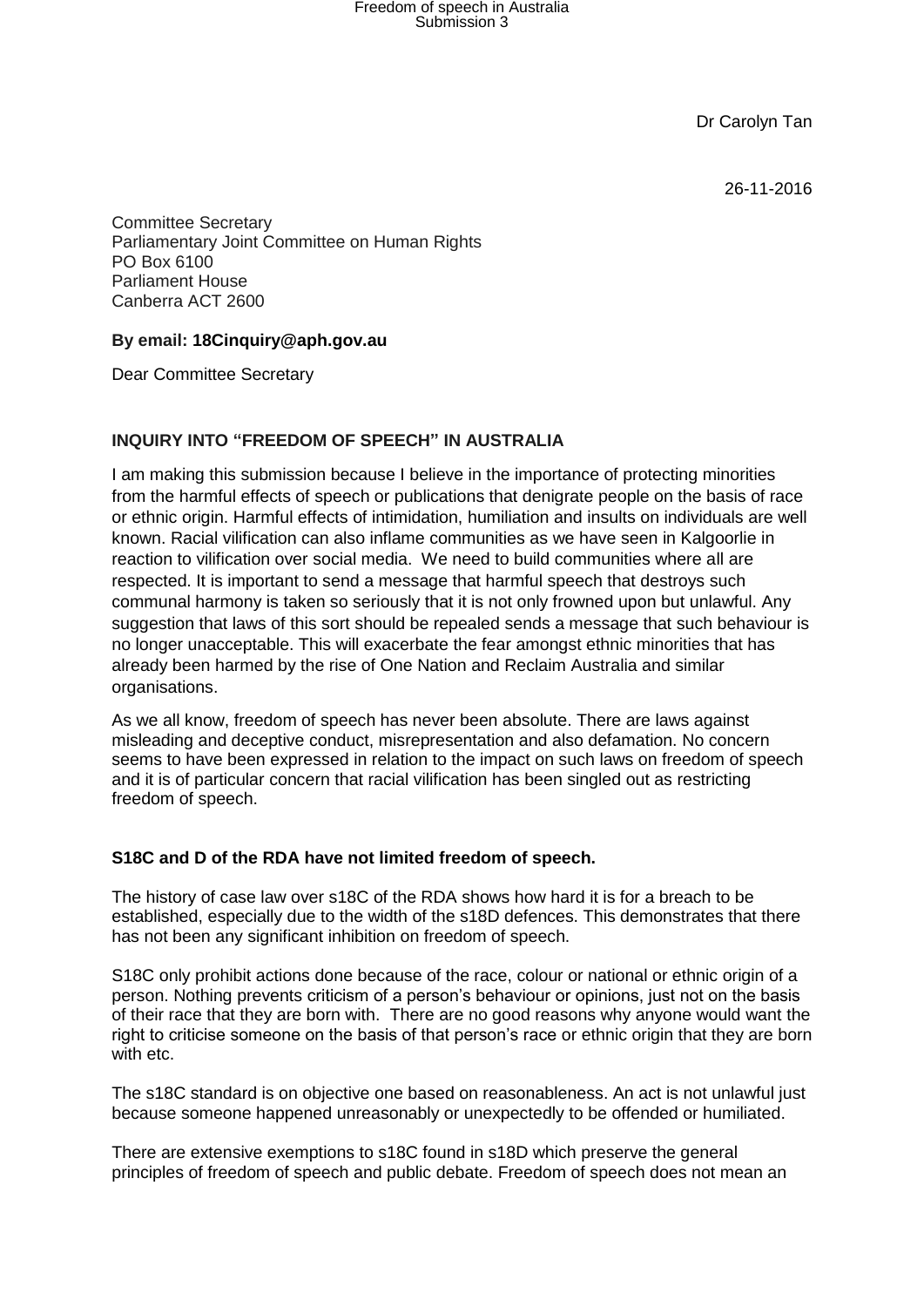# Freedom of speech in Australia Submission 3

unlimited freedom to make inaccurate hurtful statements. Nor is such an unlimited freedom required for a climate of robust free debate of ideas and opinions which are still preserved by the s18D exemptions.

There may be reasonable arguments that s18C in the light of the s18D exemptions has not been sufficiently effective to protect minorities from racial hatred and denigration and these provisions could be criticised for not going far enough. For example, for courts have imposed a wide "margin of tolerance" in assessing whether an act was carried out reasonably and have applied an "outsider's" viewpoint, with all its attendant ethnocentricities. (See an analysis in Anna Chapman, "Australian Racial Hatred Law" (2004) 30 *Monash Law Review* 27.)

#### **Australian Human Rights Commission complaints process**

The AHRC has power to deal with frivolous and trivial complaints eg in s20(2) and s46PH of the AHRC Act. There is scope for natural justice for people alleged to have engaged in unlawful conduct eg in s27. Nothing further appears to be needed. However, as suggested above, if the AHRC has concerns about any lack of powers then no doubt the AHRC would be best placed to know what such limitations are.

The aim of the relevant legislation setting up the AHRC is not hearing proceedings but conciliation. The AHRC and complaints process has an educational role as well. Conciliation processes are important way of explaining to offenders of how damaging their behaviour is and to enable them to see other perspectives. The effectiveness of the complaints procedure should not be judged by successful and quick litigation as litigation should only be a last resort when conciliation fails.

Part of the educative role of the AHRC is also to make people aware of s18C and potential remedies against vilification. Letting people know of their rights and seeking out appropriate complaints for test cases is part of that function. This should not be adversely construed as "soliciting complaints" as if such behaviour was inappropriate and not part of the important functions of the AHRC.

### **Summary and Answer to the specific questions**

The provisions of s18B to s18E of the Racial Discrimination Act have been in force for over 20 years without causing great problems or unduly restraining freedom of speech and debate. They have provided some small protection for racial minorities against the more obvious types of racial hatred and also have at least made an important statement of what is not acceptable within our multicultural Australia.

By contrast the proposed amendments would be a retrograde step and send a message that the vulnerable within our society can be freely and unreasonably humiliated and put down simply because of the race or colour they were born with.

The provisions of s18B to s18E of the Racial Discrimination Act have been in force for over 20 years without causing great problems or unduly restraining freedom of speech and debate. They have provided some small protection for racial minorities against the more obvious types of racial hatred and also have at least made an important statement of what is not acceptable within our multicultural Australia.

By contrast the proposed amendments would be a retrograde step and send a message that the vulnerable within our society can be freely and unreasonably humiliated and put down simply because of the race or colour they were born with.